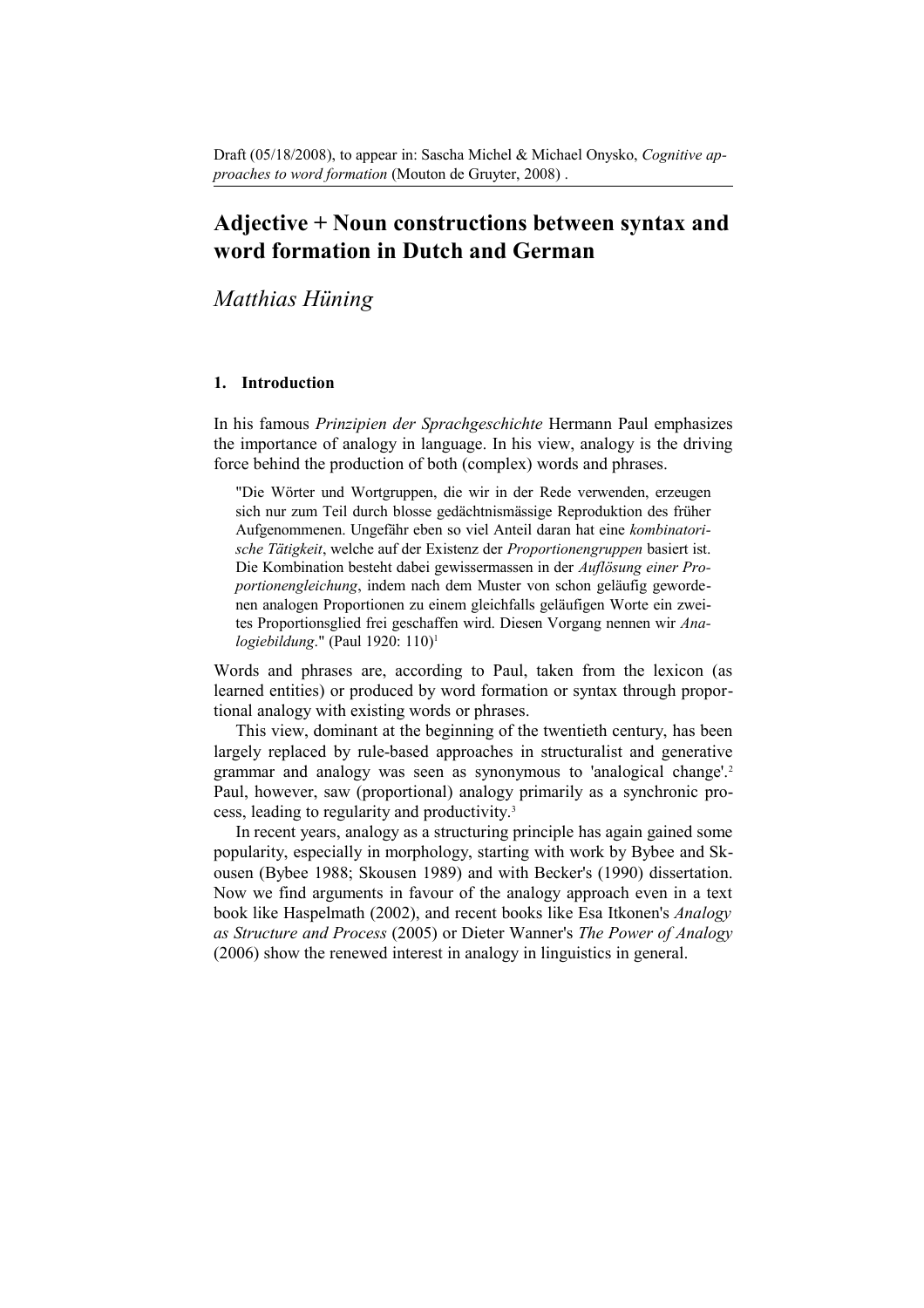The basic insight underlying these attempts to rehabilitate analogy is that existing words and phrases might play a much more important role in speech production and comprehension than assumed by abstract rule-based approaches. Laurie Bauer, for example, explicitly suspected a greater psychological adequacy of the analogy approach:

"It might [...] be worth speculating whether language users work by analogy whereas linguists interpret such behaviour in terms of rules, so that a linguist's description is inevitably a fiction." (Bauer 1983: 296)

And Raimo Anttila also stresses the psychological reality of analogy when writing:

"for all its limitations, proportional analogy is the only model that is spontaneously formulated by speakers themselves and thus has a greater psychological reality than any other model." (Anttila 1989: 105)

Recent developments in grammatical theory seem to point into the same direction. Construction grammar in particular emphasizes the importance of existing form-function units, of patterns and templates in language, like Paul did a hundred years ago. The basic claim of the constructionist approach is that grammar can be seen as a structured inventory of linguistic signs, i.e. as conventionalized pairings of form and meaning components (Fischer & Stefanowitsch 2007: 5).

"All levels of description are understood to involve pairings of form with semantic or discourse function, including morphemes or words, idioms, partially lexically filled and fully abstract phrasal patterns. [...] The totality of our knowledge of language is captured by a network of constructions: a 'construct-i-con'." (Goldberg 2003: 219)

In this constructionist view the boundary between lexicon and grammar begins to blur. There is no qualitative difference between words, idioms and grammatical (morphological and syntactic) rules. We have to deal with a continuum from unique to regular grammatical phenomena. And they can all be accounted for in the same manner, as constructions (Verhagen 2005: 210). Constructions are usually formalized as a template, and these templates can, in a way, be seen as an abstract formula for a proportional analogy. In a sense, construction grammar can be seen as a modern version of a very traditional view of language. Coseriu already saw language as a 'sys-tem of analogies',<sup>[4](#page-16-3)</sup> and in my view, the 'construct-i-con' in essence expresses the same insight.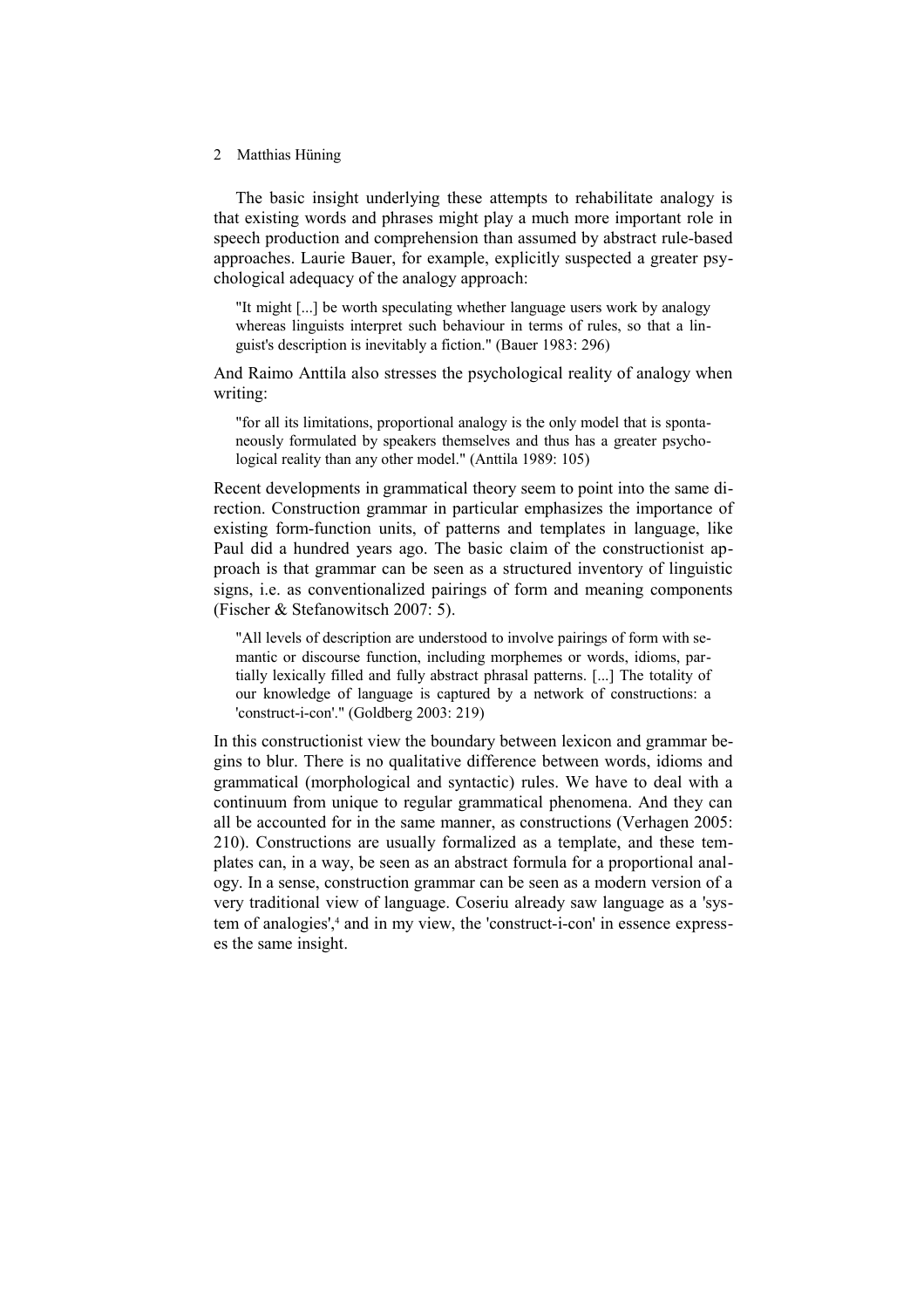In what follows, I will discuss A+N compounds and A+N phrases in Dutch and German. I will try to show that the different realizations of the Adjective + Noun pattern in Dutch and German illustrate the value of an approach that takes lexicon and grammar as a continuum.

# **2. The A+N pattern in Dutch and German**

Like in other Germanic languages, compounding is a very productive word formation process in Dutch and German.<sup>[5](#page-16-4)</sup> This is especially true for determinative, endocentric N+N compounds, like Dutch *huisdeur* or German *Haustür* ('house door', front door), but endocentric A+N compounding is productive in both languages too, cf. Dutch *sneltrein*, German *Schnellzug* ('fast train', express train). Both types do exist in English as well, but A+N compounding (*blackbird*) seems to be unproductive.

A basic assumption in linguistics, one we find in many introductions to word formation, is that there is a division of functions between syntax and word formation. On the one hand compounding "is like syntax because they are both concerned with the collocation of lexemes" (Bauer 2003: 124), on the other hand they differ in principle with respect to their function.

"Like derivatives, compounds provide *names* for entities, properties or actions. This is opposed to providing *descriptions*, which is the function of syntax." (Bauer 2003: 135, my emphasis – MH)

When we compare an A+N compound with the corresponding A+N phrase these different functions become obvious. *Schnellzug* is the 'name' of a certain category of trains ('express train'), but a *schneller Zug* is not necessarily a *Schnellzug*, it is a 'description' which can be used in contexts like: *Der ICE ist ein sehr schneller Zug* ('a very fast train'). *Schnellzug* would not be possible in this context. And a *Dunkelkammer* is a 'darkroom', "a room with no light or with a safelight for handling and processing light-sensitive photographic materials" (Merriam Webster Dictionary). *Eine dunkle Kammer* could be every room with no (or sparse) light, like in *Sie verwendeten die dunkle Kammer als Abstellraum* ('they used the dark room as storage/storeroom').

These observations are confirmed in Erben (2000), who describes the alleged division of functions between word formation and syntax for A+N compounds and A+N phrases in German. According to him, the naming function is typical for the compounds. It is the task of compounds with an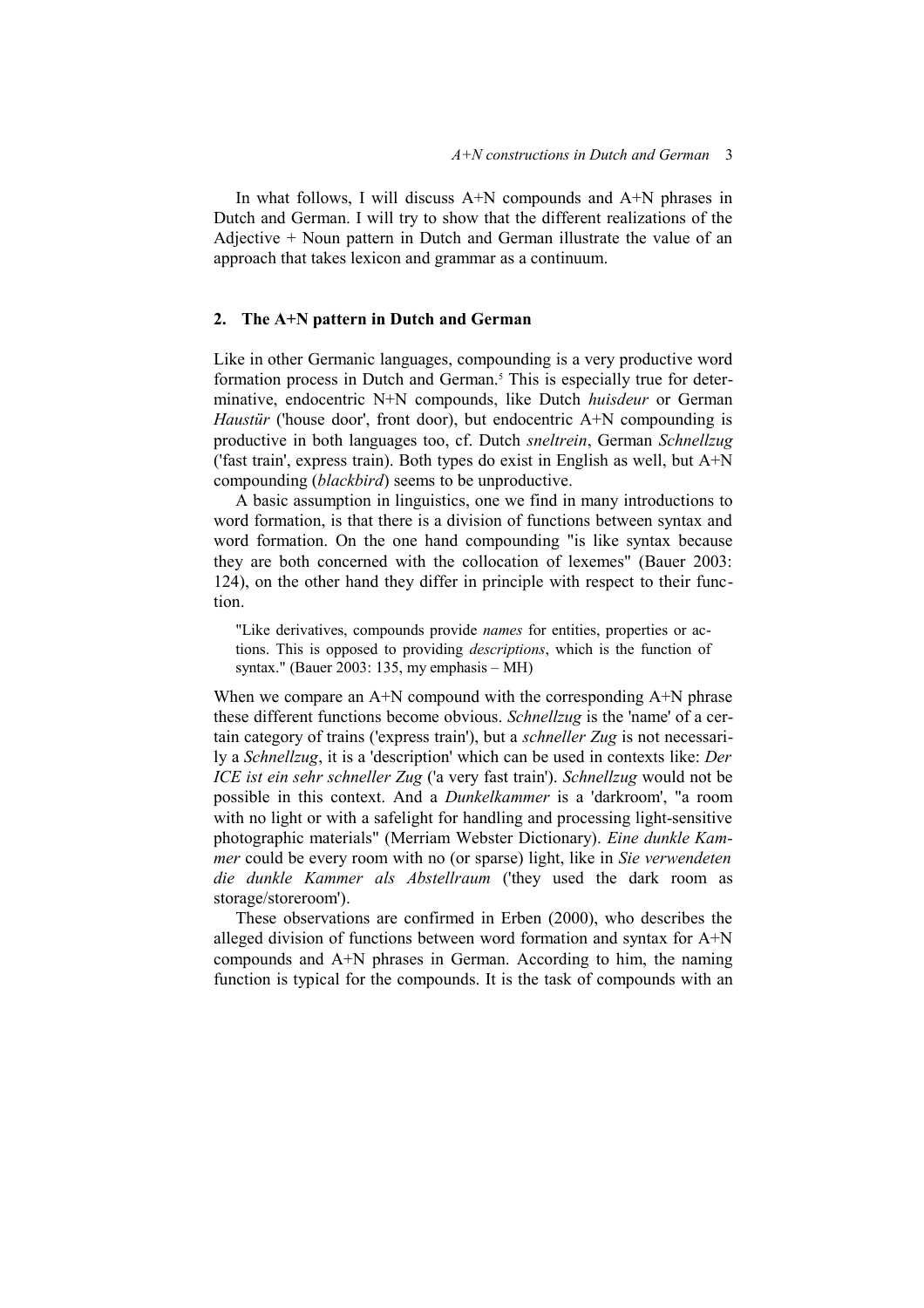adjectival first element to characterize or set apart something as a special category. In contrast, phrases have the task not to name, but to describe entities (Erben 2000: 43–44).

Contrary to this assumption, it has been pointed out time and again that there are noun phrases of the A+N type that seem to have the same function as compounds, like English *hard disk* or *yellow pages*. As Booij (2002a: 314) states, "they provide names for a relevant class of entities". Many of these phrases function as established, conventional names for these entities. They often have unpredictable meaning aspects and because of that they have, according to Booij, to be listed in the lexicon; thus they are lexicalized phrases.

Usually, the existence of one of the two possibilities blocks the application of the other. But even for strongly lexicalized concepts we find some, limited variation. The German word for *hard disk* for example is *Festplatte.* But occasionally also *feste Platte* is used:

(1) Sagen wir mal die feste Platte gibt den Geist auf. Dann bootet der Rechner nicht mehr. (http://forum.de.selfhtml.org/archiv/2003/1/t36509/) 'Let's say the hard disk crashes. Then the computer will not boot any longer.'

Or, the other way round, in Dutch the lexicalized expression for *hard disk* is the NP *harde schijf*, but incidentally we also find the compound *hardschijf:*

(2) De Xbox lijkt niet op een PC, het heeft als enige console een hardschijf net zoals een PC.

(http://forum.xboxworld.nl/archive/index.php/t-41683.html) 'The Xbox is not like a personal computer, it is the only console with a hard disk like a personal computer.'

In these cases there is no referential difference between compound and phrase, but the use of the non-conventional form of course has some stylistic effect.

When A<sup>+</sup>N phrases are used as names, they exhibit specific formal characteristics which make them in a way behave like compounds. First of all, the adjective in these examples is always a bare A, without modifiers.

"As soon as we coin a phrase with a modified adjective like *een zeer rode kool* 'a very red cabbage', the phrase loses its classificatory function, its status as a name for a specific kind of cabbage. It becomes a descriptive ex-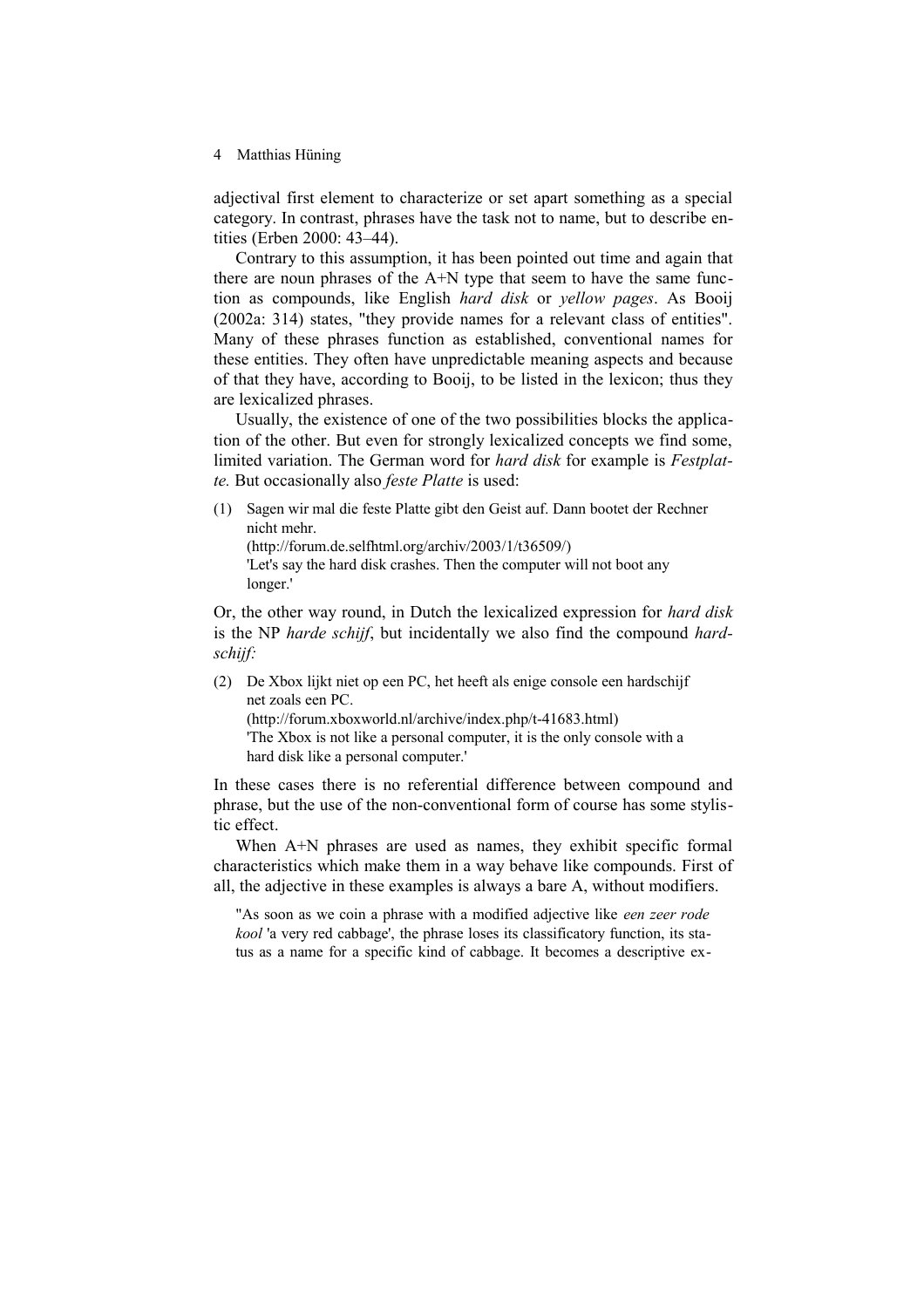pression that describes the (color) properties of a single cabbage." (Booij 2002a: 315)

Furthermore, it is not possible to separate adjective and noun by the insertion of a modifier: \**een rode grote kool* ('a red big cabbage'). The phrase can only be modified as a whole: *een grote rode kool*.

For English, there is often discussion and uncertainty about the formal status of such A+N word sequences: compound or phrase? The main criterion is stress. Compounds are stressed on the first constituent, phrases on the second, compare the well known example *bláckbird* vs. *black bírd*. But in some cases this criterion conflicts with semantics. While one would probably analyze *short stóry* as a compound semantically, the stress pattern shows it to be a phrase.<sup>[6](#page-16-5)</sup>

Johan de Caluwe (1990) has pointed out that lexicalized NPs in Dutch show a tendency to slightly change their stress pattern: while ordinary A+N phrases have a secondary stress on the adjective this seems to get lost through lexicalization.

(3) *félle régen – zure régen* ('heavy rain' – 'acid rain') *metálen schíjf – harde schíjf* ('metal disk' – 'hard disk') *gezéllige kámer – donkere kámer* ('cosy room' – 'dark room')

This shift of accent might be seen as a formal effect of lexicalization, but it does of course not affect the difference between compounds and phrases.

Another formal difference between compounds and phrases concerns the kind of possible adjectives. In compounds it usually has to be monomorphemic, while in lexicalized phrases complex adjectives are possible, too.

#### (4) (a) German:

*die wissenschaftliche Hilfskraft* ('graduate assistant') \**die Wissenschaftlichhilfskraft*

(b) Dutch: *het wetenschappelijk(e) onderwijs* ('university training / education') \**het wetenschappelijkonderwijs*

In German, we find one minor exception to this restriction. Adjectives with foreign suffixes like *-al* or *-iv* are possible in A+N compounds:

(5) *Nationalstaat* ('nation state'), *Frontalunterricht* ('ex-cathedra teaching') *Relativsatz* ('relative clause'), *Intensivkurs* ('intensive course'), *Exklusivvertrag* ('exclusive agreement')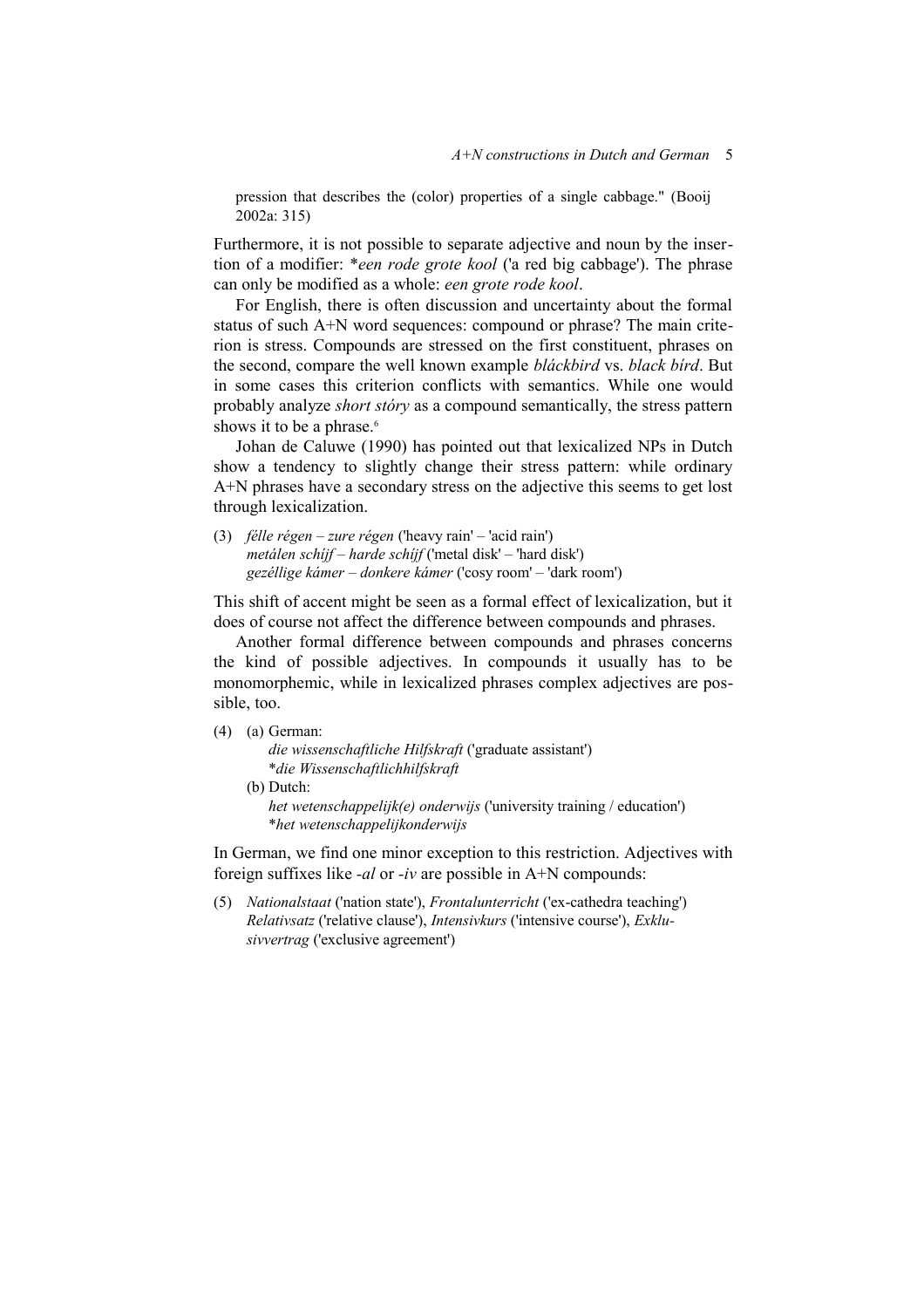For the distinction between phrase and compound, Dutch and German, in addition to stress, offer another (and even better) criterion: the adjective in phrases is inflected while it loses its inflection in a compound.

| (6) | (a) German:                                                                   |
|-----|-------------------------------------------------------------------------------|
|     | <i>Schnéllzug, Sáuerteig</i> (compound) vs. <i>schnell<u>er</u> Zúg</i> (NP), |
|     | saurer Régen (lexicalized NP)                                                 |
|     | $(b)$ Dutch:                                                                  |
|     | <i>snéltrein, zúúrdeeg</i> (compound) vs. <i>snell<u>e</u> tréin</i> (NP),    |
|     | zure régen (lexicalized NP)                                                   |

Contrary to the  $A+N$  compounds, the phrases – irrespective of their being a lexicalized 'name' or not – show inflection on the adjective and stress on the second constituent, the noun (cf. section 3 for some peculiarities in Dutch).

Furthermore, Dutch and German also reflect their status in orthography: compounds are written as one word, phrases as two. In English there seem to be no real rules in this respect; only very old compounds are always written as one word (*blackbird*); new compounds are sometimes written as one word (*software*), sometimes as two words (*free kick*), and sometimes with a hyphen (*fast-food*).

For lexicalized phrases that function as names (like *saurer Regen, zure regen* ('acid rain')) we can conclude that they share the properties of the ordinary NP. With respect to main stress, inflection of the adjective, and orthography they are NPs, while with respect to semantics and the possibility of modifying the adjective, they behave like compounds, as shown above (\**sehr saurer Regen*; \**saurer starker Regen*).

The sharp distinction between syntax and word formation (or, more generally, between grammar and lexicon) found in many grammatical theories fails to account for this in-between status of a subset of A+N phrases and for the functional similarities between these phrases and A+N compounds. Geert Booij therefore suggests

"to assume a constructional idiom in the lexicon with the form  $[A N]_{NP}$ , with two open positions, and no terminal element fixed. This template is a specific instantiation of the general syntactic template for NPs. The relation between the two can be expressed by making use of inheritance trees [...] It is only the name function that needs to be specified for the AN phrases." (Booij 2002a: 315)

I would like to argue in the same vein. Instead of forcing a decision between lexicon and grammar in cases like this, we should acknowledge that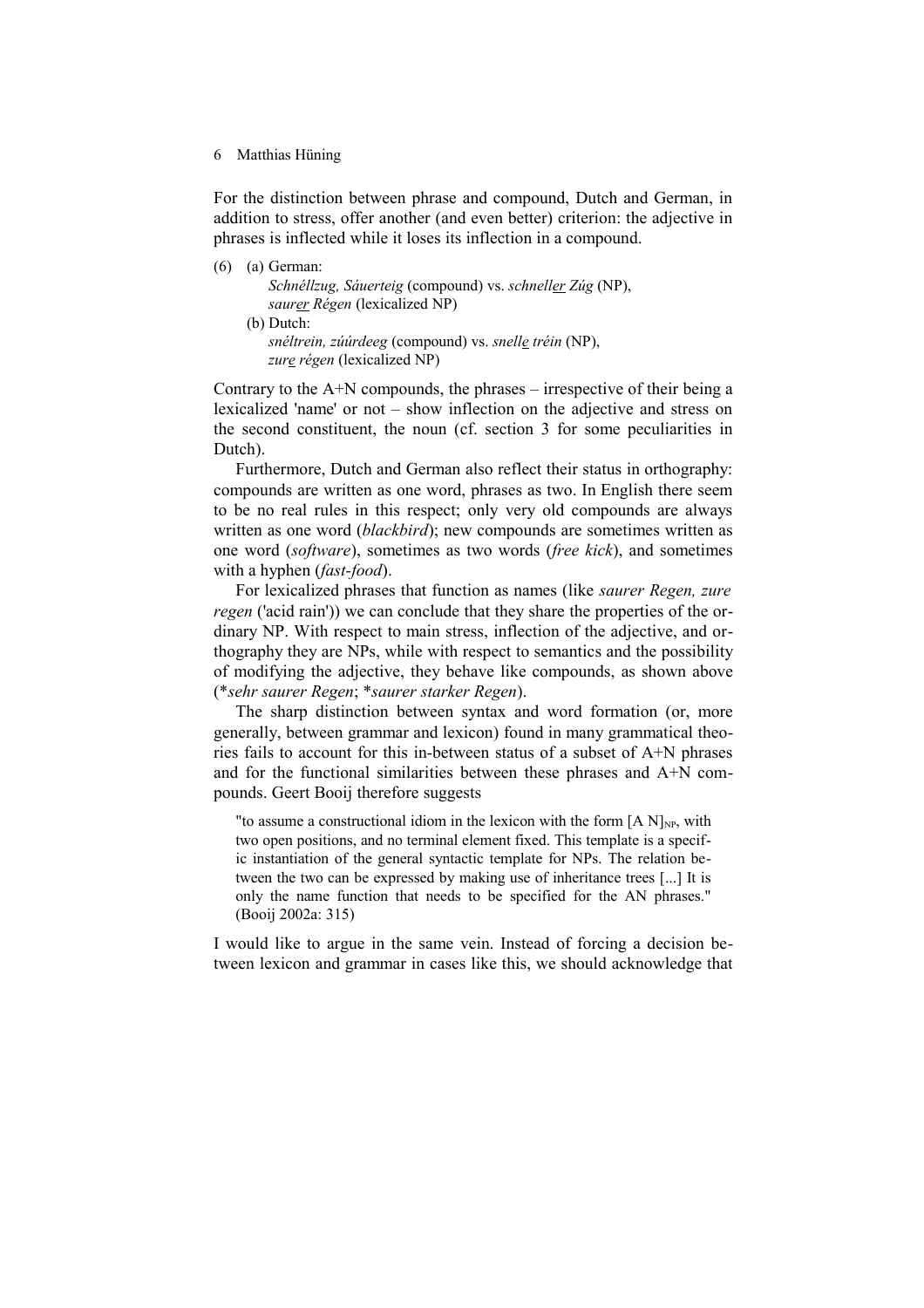there are (many) in-between phenomena. We are better off with an approach that treats lexicon and grammar as a continuum.

As far as A+N constructions are concerned, the comparison of Dutch and German shows that phrases and compounds are in competition with respect to the naming function. Moreover, it has been observed more than once that we find a distributional difference between Dutch and German. Geert Booij, for example, mentions this difference in his *Morphology of Dutch*.

"Dutch differs from German, which exhibits a more frequent use of A+N compounds, where Dutch uses A+N phrases (compare Dutch *harde schijf* with German *Festplatte* for 'hard disk', or Dutch *oude stad* with German *Altstadt* for 'old (part of the) town')." (Booij 2002b: 12)

Both naming strategies are (productively) available in both languages, but there are striking differences with respect to the use that the speakers of Dutch and German make of those strategies.

First of all, we find concepts that are expressed by equivalent compounds in Dutch and in German:

(7) *dundruk / Dünndruck* ('lightface') *kleingeld / Kleingeld* ('(loose) change') *groothandel / Großhandel* ('whole sale')

Secondly, there are concepts for which both Dutch and German use a lexicalized NP:

(8) *zure regen / saurer Regen* ('acid rain') *groene golf / grüne Welle* ('phased traffic lights') *blinde passagier / blinder Passagier* ('stowaway')

And finally, we find a lot of lexicalized phrases in Dutch which correspond to a compound in German:

(9) *donkere kamer / Dunkelkammer* ('dark room') *harde schijf / Festplatte* ('hard disk') *vreemd woord / Fremdwort* ('foreign word') *vrije schop / Freistoß* ('free kick') *wild zwijn / Wildschwein* ('wild pig') *volle maan / Vollmond* ('full moon') *oud papier / Altpapier* ('waste paper') *kleine hersenen / Kleinhirn* ('little brain') *korte golf / Kurzwelle* ('short wave') *vrije tijd / Freizeit* ('free, spare time') *rode wijn / Rotwein* ('red wine')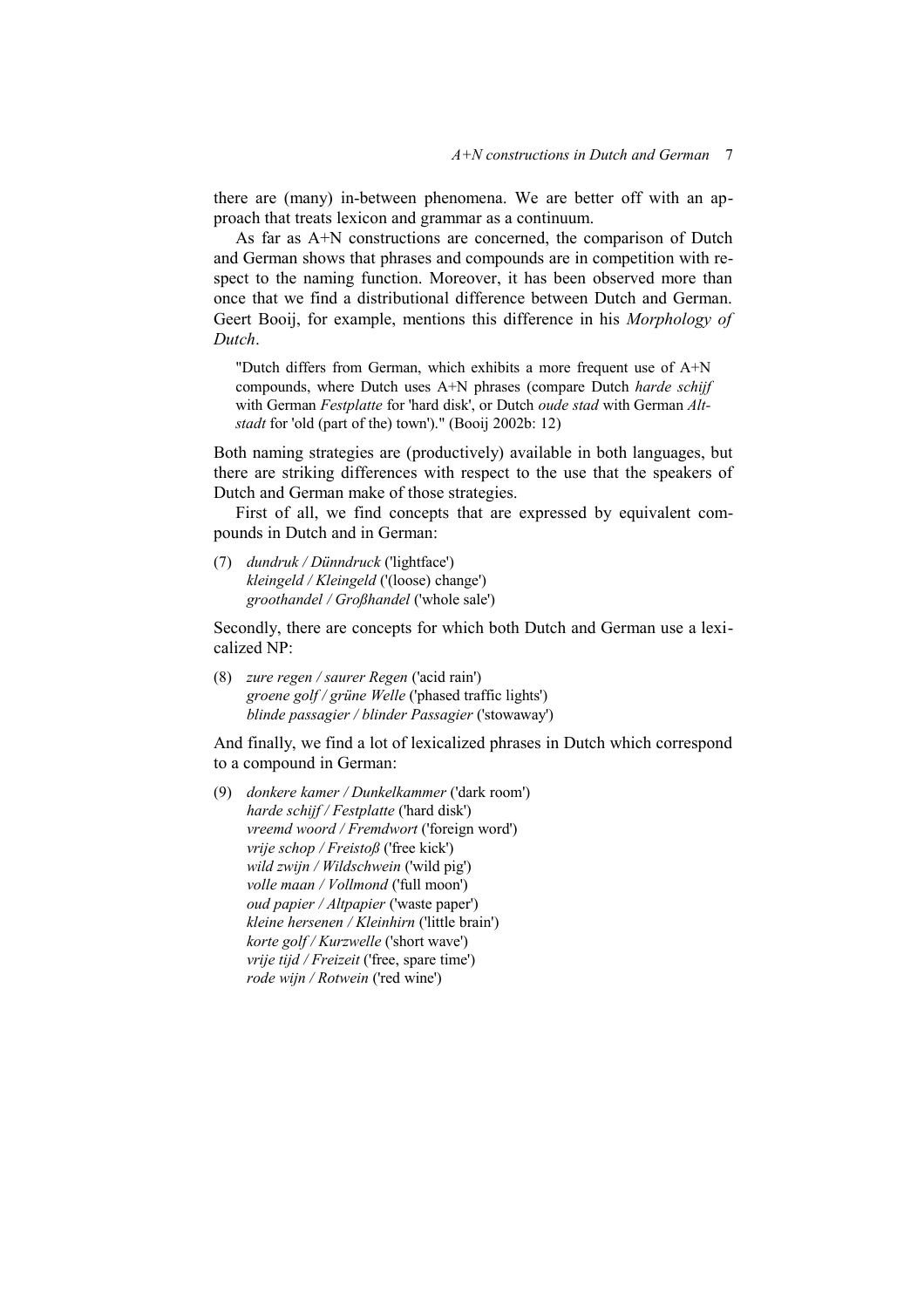*dikke darm / Dickdarm* ('large intestine') *lage druk / Tiefdruck* ('low pressure') *rood wild / Rotwild* ('red deer') *zwarte markt / Schwarzmarkt* ('black market') etc.

Language comparison thus illustrates the functional overlap between A+N phrases and A+N compounds with respect to their use as 'names'. The abstract possibility of modifying a noun by a (relational) adjective can be realized by two different means. The following figure shows the relevant part of the network of constructions.



*Figure 1: Types of A+N constructions*

The rectangles indicate the templates used for the formation of words/phrases; the dashed line indicates the similarity of the phrasal templates. New words or phrases are coined on the basis of these templates and by analogy with existing examples. Compare compounds with *billig* ('cheap') in German: *Billigangebot* ('bargain offer'), *Billigflug* ('cheap/budget flight'), *Billigware* ('cheap goods') etc. This set can easily be extended with other compounds like *Billigfleisch* ('cheap/discount meat'), *Billiggemüse* ('cheap vegetables') or *Billigcomputer* ('cheap computer') and *Billigsoftware* ('cheap software'), which are not listed in the *Duden Universalwörterbuch,* but *Google* returns a great many hits for them.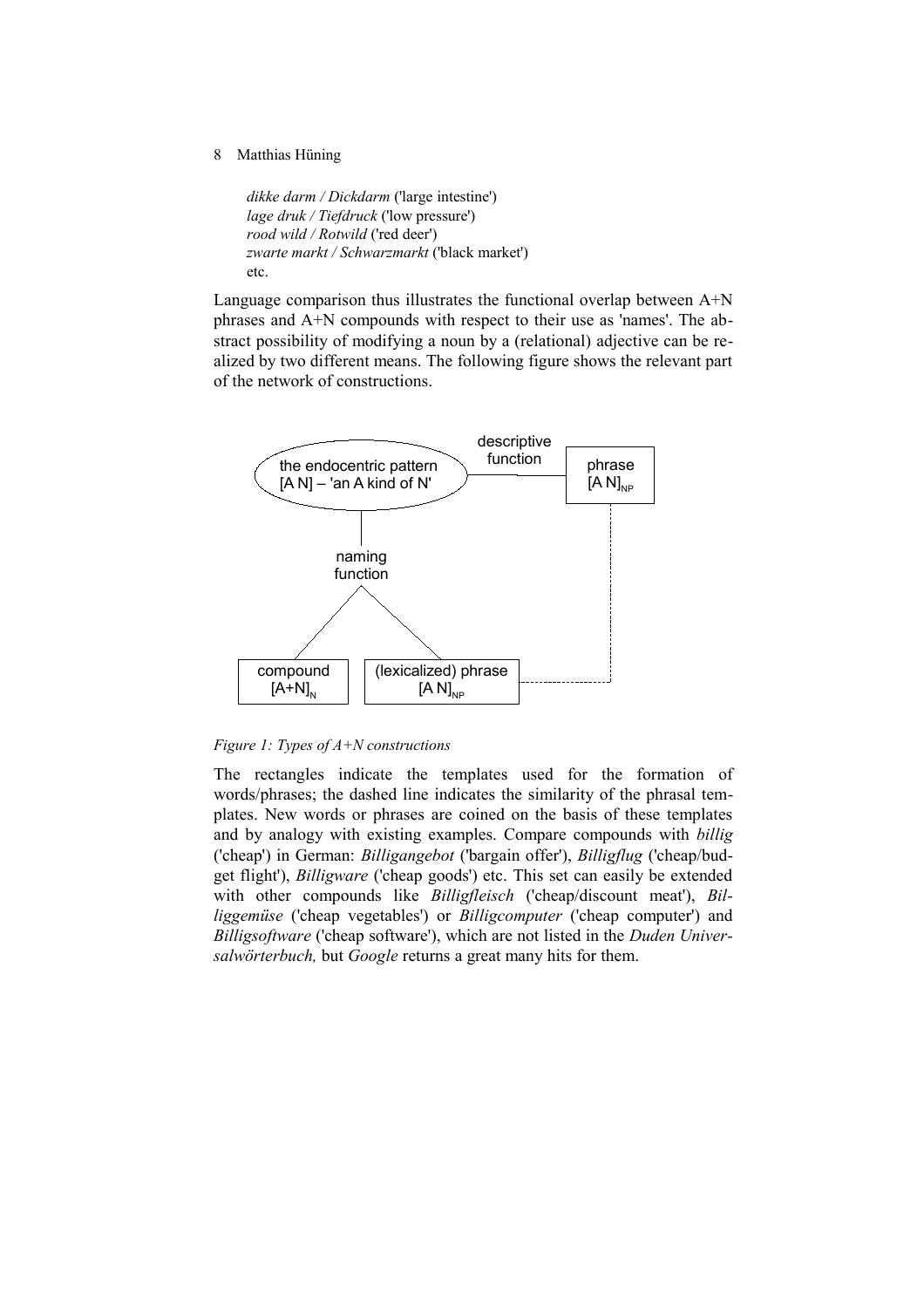On the other hand, compounding with the adjective *frei* ('free') like in *Freibier* ('free beer'), *Freigepäck* ('free luggage') or *Freikarte* ('free ticket') is not extended to the neologism *Freisoftware* as translational equivalent for *free software*, presumably because of missing meaning components. *Free* in *free software* does not only and not in the first place mean 'free of charge' (that would be *freeware*) but also 'free to use, modify, distribute' etc. The intended association is *freedom* and *free speech,* not *free beer.* Both meanings are expressed by a phrase in English, but German distinguishes between them by using the compound for the 'free of charge' group and the phrase for the others. *Free speech* in German is *freie Rede* (or *Redefreiheit*); *free software* is *freie Software*. Especially in computer terminology, the same meaning of *frei* can be found in phrases like *freies Format* ('free format') and *freie Lizenz* ('free license'). These phrases form a proportional group of their own, a set that can be extended as well. Analogy with existing compounds and phrases thus controls the choice of the template (compound or phrase) in German.

While the analysis presented so far shows the functional overlap between compound and phrase and illustrates that both can be used in German as well as in Dutch, we still have no explanation for the different preferences found in the two languages. This question will be dealt with in the following section.

# **3. Searching for an explanation: a diachronic perspective**

How can we explain the Dutch preference for A+N phrases compared to compounding which is so prominent in German?

The only attempts so far to explain this difference take into account an extra-linguistic factor. Van Lessen (1928), Staverman (1939) and Van Haeringen (1956) think that many of the existing A+N compounds in Dutch are borrowed from German. They consider the frequent use of phrases to be a reaction to this borrowing: A+N compounding is felt as a German word formation process and therefore avoided. To understand this, one has to know that in the first half of the 20th century there has been a strong puristic tendency in the Netherlands to avoid German influence on Dutch. And in this context there has been some discussion about the acceptability of loan words or loan translations like *grootstad, ruwbouw, snelverkeer* (cf. German *Großstadt, Rohbau, Schnellverkehr*). While this might be one factor, it doesn't explain the differences adequately, since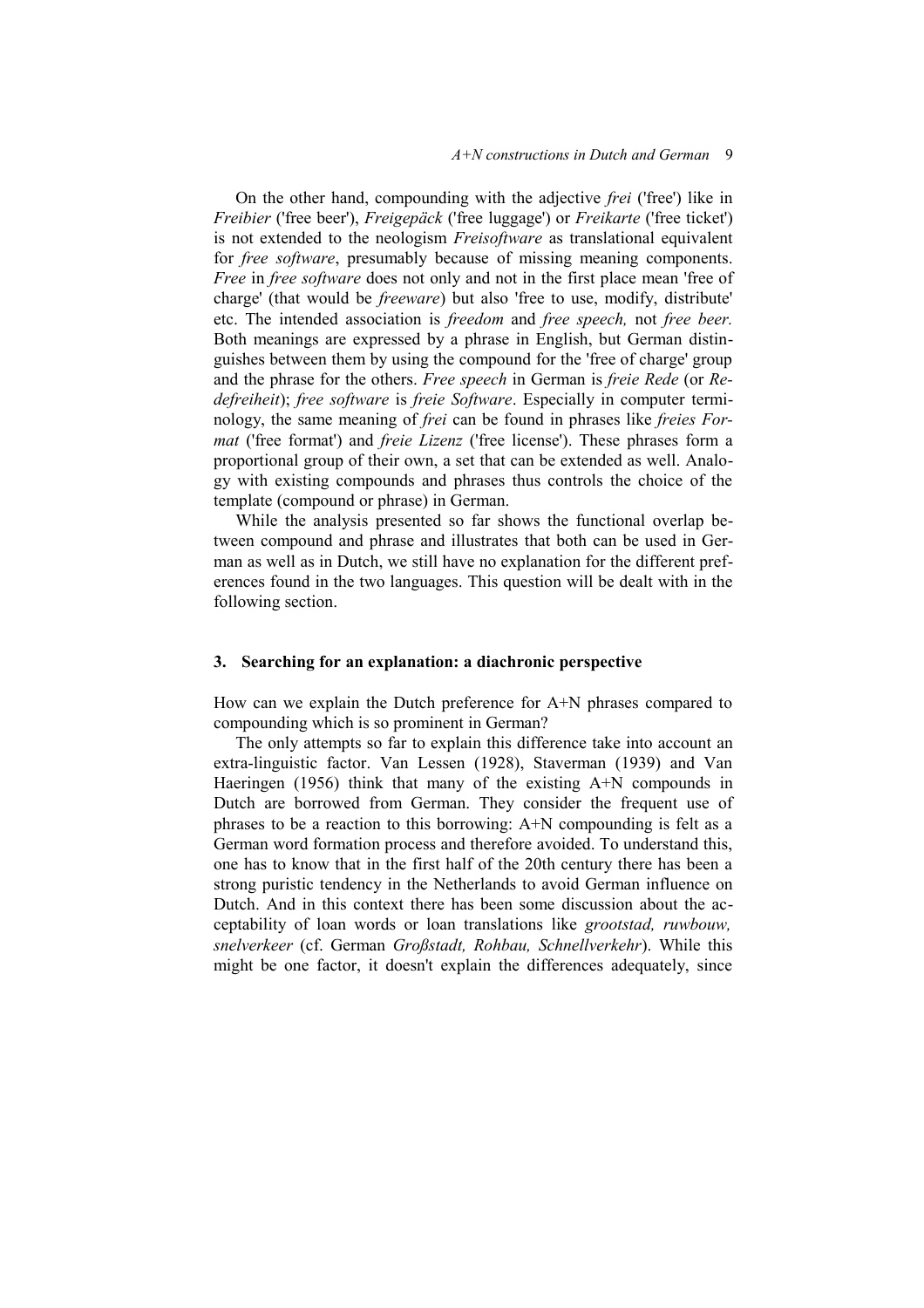A+N compounding is an old word formation process in Germanic and we do indeed find many examples in older stages of Dutch, too (as has been pointed out by for example Van den Toorn 1970 or Steenbergen 1971). There are examples of this type in Middle Dutch; and we find dozens of A+N compounds in the 15th and 16th century (some of them apparently without an equivalent in Middle High German):

(10) (a) 14th and 15th century:

*dundoec* ('thin sheet') *goetdaet* ('good deed'), *goetwerc* ('good work/deed'), *goetwoort*  ('good word') *groenvisch* ('green/fresh fish') *grootdade* ('great deed') *outvader* ('old father') *rootsteen* ('red stone') (b) 16th century *cortwile* ('short while'; 'disport') *donkercamere* ('dark room'; 'jail') *heethonger* ('hot hunger', 'ravenous appetite') *soetwijn* ('sweet wine') *suurdeech* ('sour dough'; 'leaven')

While these are all endocentric compounds, we also find many exocentric A+N compounds (the so-called bahuvrihi compounds) in Middle Dutch and it looks like these are even older. They are especially used to name persons – but also animals or things – by characterizing them with respect to some remarkable attribute.

(11) (a) 13th and 14th century *cortarm* (someone with short arms) *groothooft* (someone with a big head) (b) 15th century

> *rootoge* (name of a fish (with red eyes)) *roothovet* (someone with a red head/red hair)

This type became slightly outdated as a productive type of word formation in Dutch, but we still have dozens of examples like *bleekgezicht* ('paleface') or *dikkop* ('pigheaded person'). In the data we found so far, the exocentric type is the older one. If this proves true, it could be the starting point of A+N compounding in Dutch, which was then extended with endocentric A+N compounds, especially from the 15th century onwards. Some of the old endocentric compounds still exist (like *suurdeech*), but most of them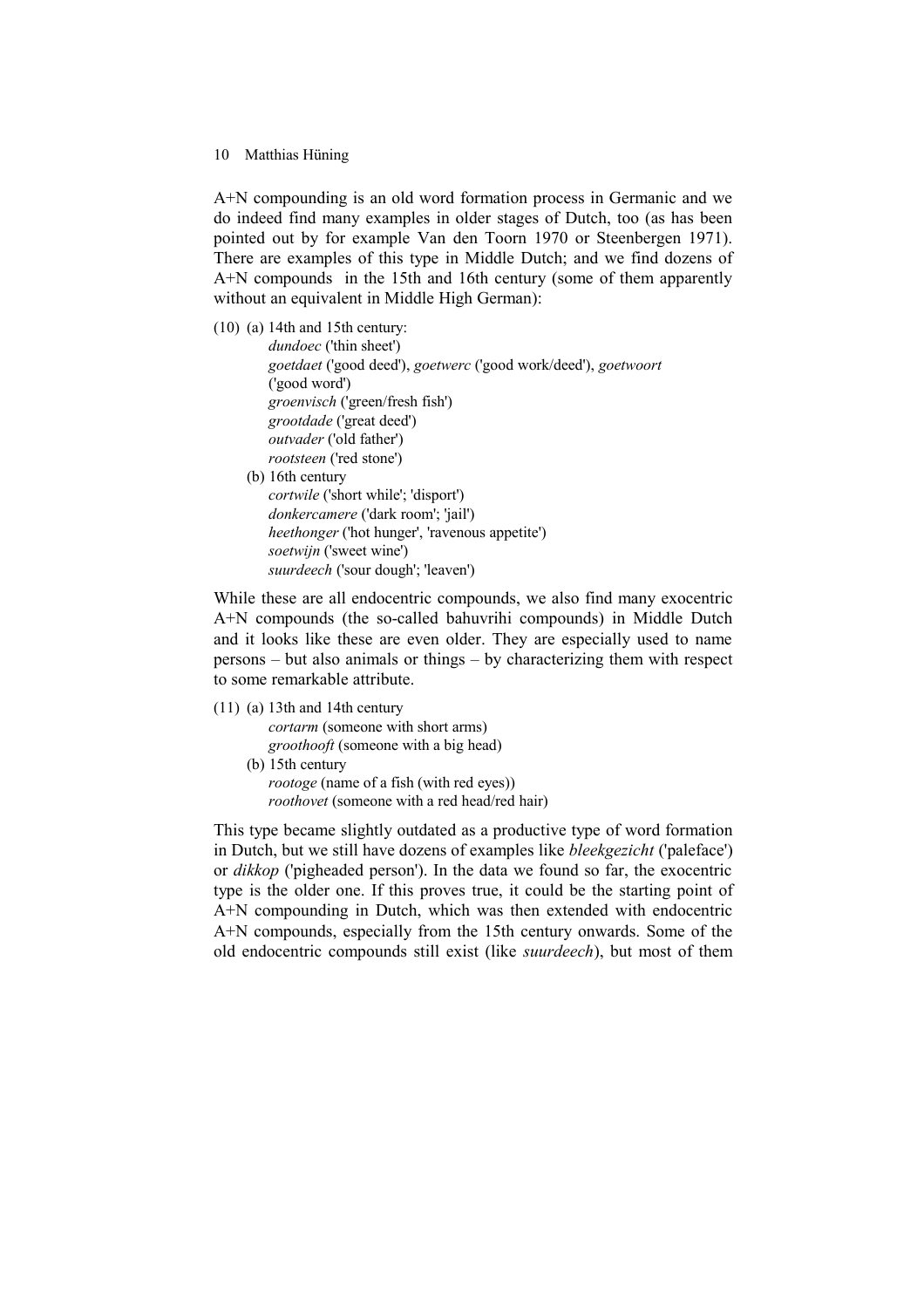are nowadays expressed by a phrase (like *soetwijn* > *zoete wijn* or *goetdaet* > *goede daad*).

This still is a very premature sketch of the historical development of A+N compounding in Dutch; further research is needed to prove its validity. It shows, however, that A+N compounding is an old word formation process in Dutch. The diachrony of course is of no relevance for the speakers of modern Dutch who use (or avoid) A+N compounds, so the puristic explanation might still be true. But the fact that Dutch has been using A+N compounding as a productive means of word formation for at least 700 years renders it unlikely that the use of phrases instead of compounds can be (fully) accounted for by this puristic explanation.

Therefore I will present an alternative explanation, which admittedly still has the status of a hypothesis (cf. Hüning 2004). This explanation is based on an assumed interdependency of inflectional morphology and compounding and on the assumption that constructions (like compounds or phrases) have to be seen as linguistic signs, as conventionalized units of meaning and form.

(12) Hypothesis

The trend to use phrases instead of compounds can be linked to the loss of inflection in Dutch (and as a matter of fact in English, too). Or, the other way round: the extensive use of compounds in German can be related to the fact that German still has a complex system of inflectional morphology.

To illustrate this hypothesis, some aspects of Dutch inflection have to be shortly introduced. Middle Dutch still had an elaborate inflectional system with three genders. It had strong and weak inflection for nouns and the adjective showed regular inflection too, determined by gender, case and number.

This system has been reduced bit by bit and in present-day Standard Dutch we find the following situation: Dutch has lost the formal distinction between masculine and feminine gender, we distinguish so called *het*woorden (neuter) and *de*-woorden (common gender; non-neuter: masc. and fem. converged). The only remaining inflectional category of the noun is number, and the inflectional system of the adjective is reduced to adding an inflectional schwa in all cases, except in one context: singular indefinite NPs with a neuter noun as their head.

(13) Inflection of *mooi* ('beautiful'):

(masc.) *een/de mooie man* (sgl. indef./def.) / *de mooie mannen* (pl.) (fem.) *een/de mooie daad* (sgl. indef./def.) / *de mooie daden* (pl.)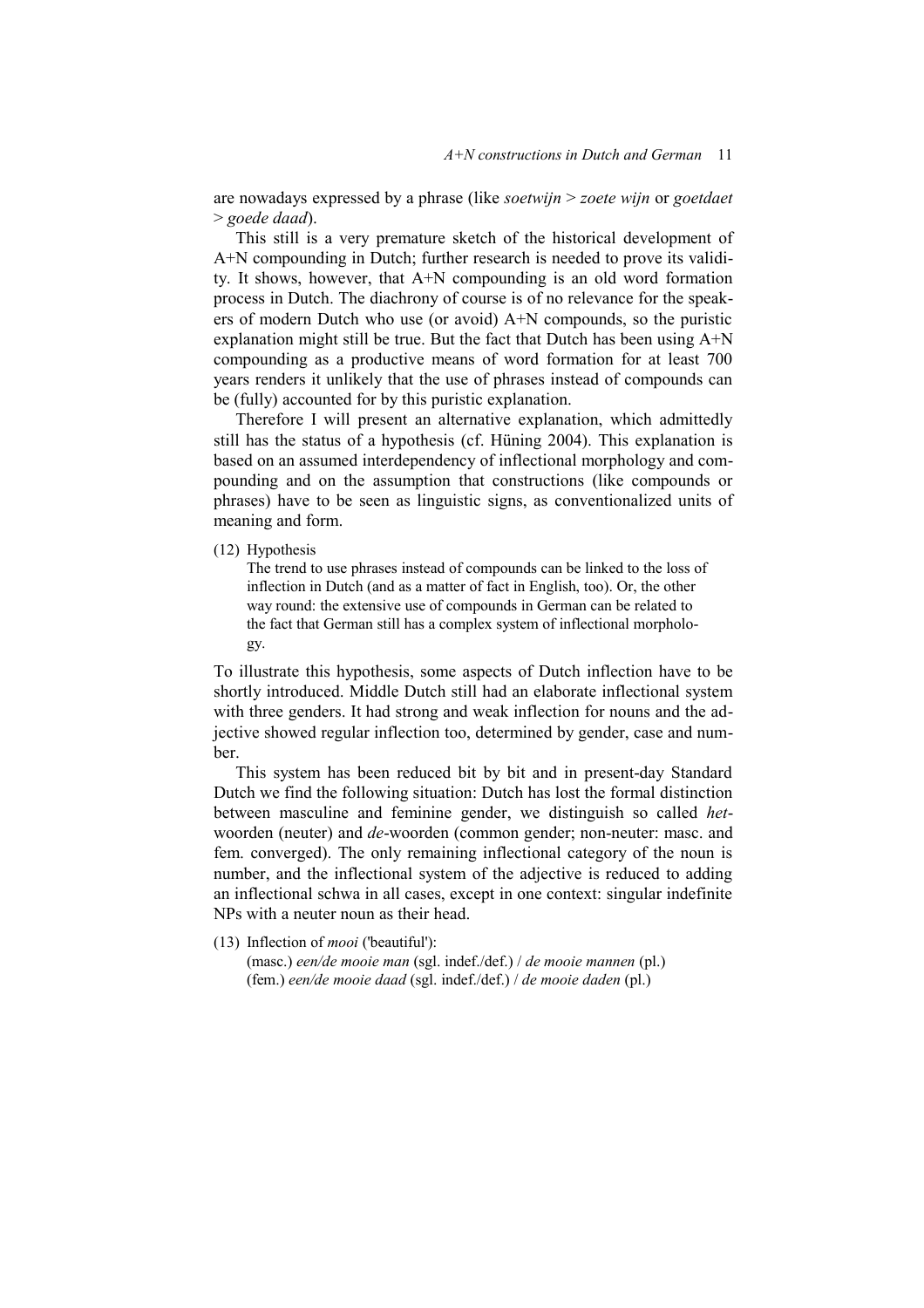neut. *het mooie huis* (sgl. def.) / *de mooie huizen* (pl.) → neut. *een mooi huis* (sgl. indef.)

The reduction led to a system where the adjective in the vast majority of contexts has one form: the inflected form with schwa, *mooie*. For the nonneuter NPs this is even the only possible form of the adjective. Inside the NP there is no change of form of the adjective in any context.

In comparison, in German we find a much more complex system of inflection for the adjective, a system that resembles the Middle Dutch system in many respects. NPs with a masculine noun as their head show at least three different forms of the adjective:

(14) *ein schöner Baum* (nom. indef.) – 'a beautiful tree' *der schöne Baum* (nom. def.), *eines/des schönen Baums* (gen.), *die schönen Bäume* (pl.)

The German equivalent for the Dutch phrase *zwarte markt* ('black market') is the compound *Schwarzmarkt*. When we compare the phrase to its literal translation in different syntactic contexts we get something like this:

(15) *Black market* in German and Dutch

| schwarzer Markt                             | zwarte markt                           |
|---------------------------------------------|----------------------------------------|
| da ist der <i>schwarze Markt</i>            | daar is de <i>zwarte markt</i>         |
| der Wert des <i>schwarzen Markts</i>        | de waarde van de <i>zwarte markt</i>   |
| ich verdanke das dem <i>schwarzen Markt</i> | ik dank dat aan de <i>zwarte markt</i> |
| ich suche den <i>schwarzen Markt</i>        | ik zoek de zwarte markt                |

Contrary to the German NP, the Dutch phrase stays unchanged in all contexts. This stability of the form, according to our hypothesis, makes the Dutch A+N phrase more easily identifiable as unit, as a sign, as a name. Because of this the realization of the concept as compound is not necessary, the Dutch phrase already can function as a linguistic sign in the sense of De Saussure: a conventional unit of a constant form with a constant meaning.<sup>[7](#page-16-6)</sup> In German the compound is a much better candidate for the naming function. While there would be form variation inside the 'name' when realized as phrase, the compound has the preferred constant form: *Schwarzmarkt*. In this view, the need for compounding is more pressing because of the adjectival inflection. Of course form stability is neither a necessary nor a sufficient condition for the choice, but it might explain the preferences.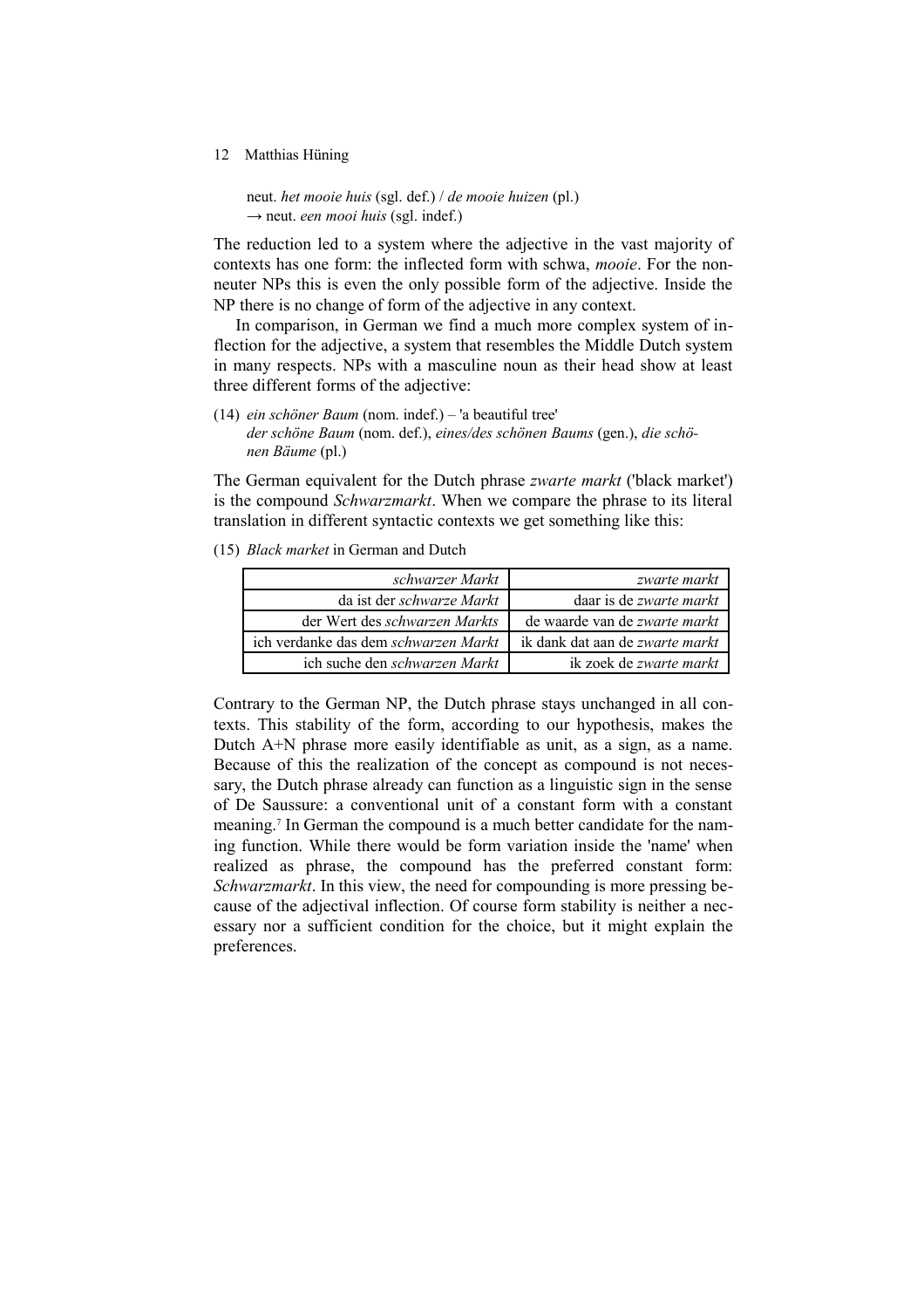In the remaining part of this section, I will discuss some problems of the explanation presented so far. One might for example argue that the variation in the neuter gender undermines this explanation.

First of all, we find in Dutch a tendency to level away the remaining variation in the paradigm of the adjective, i.e. the variation with neuter nouns. We find two different strategies in the spoken varieties of Dutch. Some speakers of Dutch (in the Netherlands) tend to overgeneralize the schwa: *een mooie boek* instead of *een mooi boek* (cf. Weerman 2003). In Flemish Dutch in contrast we see the tendency to use the uninflected form: *het mooi boek* instead of *het mooie boek* (cf. Tummers 2005). Both variants are still substandard, but they show that the system of adjectival inflection is still subject to change. The first strategy would lead to a uniform inflected form of the adjective in all NPs. The second, Flemish, strategy would lead to a system where the so-called *de*-woorden (common gender) always receive an inflected adjective (*mooie*) and the form of the adjective with neuter nouns is always, in all contexts, uninflected (*mooi*). In the line of our argumentation, both strategies would lead to a 'one form one meaning' situation, which, in the case of idiomatic, lexicalized NPs would lead to a further acceptability of the NP as a classificatory name.

Regarding lexicalized A+N phrases, another peculiarity can be found. Some of the phrases lose their inflectional marking at the end of the adjective when used as names. This applies to neuter and non-neuter NPs. Sometimes the uninflected form is used to differentiate between a literal meaning and an idiomatic meaning:

(16) *een/de grote man* – 'a tall man' *een/de groot-ø man* – 'a great man'

By and large, the loss of the inflectional schwa corresponds to the use of an NP as a somehow 'official' classificatory name. For example:

(17) name for a certain function: *de wetenschappelijk-ø directeur* ('the scientific director') name for an institution: *het oudheidkundig-ø museum* ('museum of antiquities') *het academisch-ø ziekenhuis* ('the university hospital') name for a grammatical category: *het zelfstandig-ø naamwoord* ('the noun') *het bijvoegelijk-ø naamwoord* ('the adjective') other 'names': *het stoffelijk-ø overschot* ('the mortal remains') *het oud-ø papier* ('the waste paper')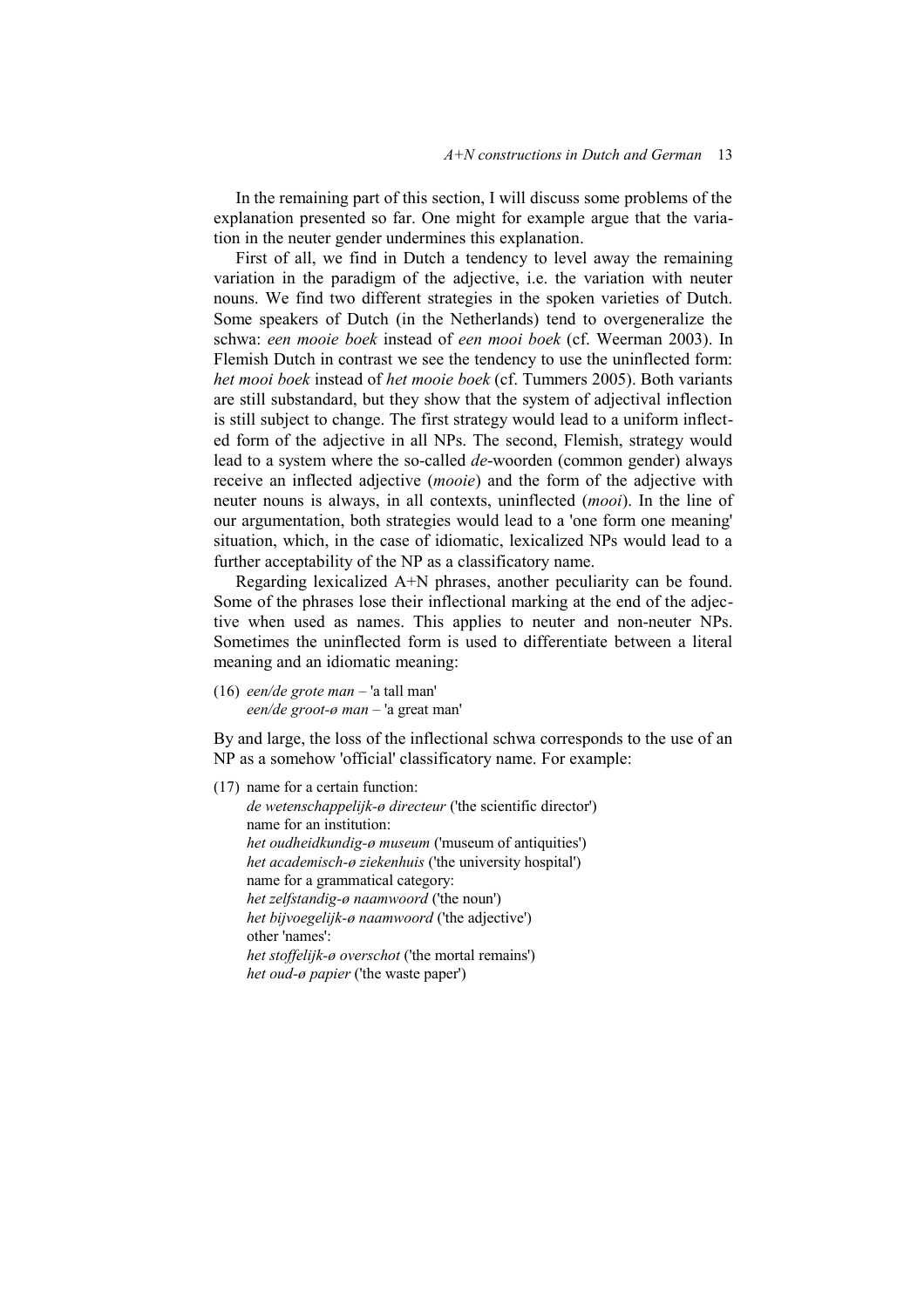The loss of the schwa helps to identify them as official names, it sets them apart as lexicalized units, designated to refer to some special entity or class of entities. Geert Booij interprets this as an approximation of the phrase to the compound:

"This lack of inflectional schwa suggests that such AN phrases are becoming more and more similar to AN compounds in that they have no internal inflection. This can be seen as a symptom of AN phrases having the status of classificatory lexical expressions." (Booij 2002a: 316)

My point is that it is not the loss of the schwa as such but the fact that there is no variation inside the NP that makes the phrase suitable as a 'classificatory lexical expression'. An analysis as compound is still out of the question because the adjectives in the given examples are morphologically complex and for A+N compounding we find the restriction that only monomorphemic adjectives qualify as first elements. Only *oud papier* would fit this requirement, but the stress pattern (main stress on the noun) still precludes it from being interpreted as compound.<sup>[8](#page-16-7)</sup>

I would like to mention one more observation that might be seen as circumstantial evidence for the given explanation. Regarding to the use of compounds or phrases there is some regional variation in Dutch. The tendency to use phrases instead of compounds in Dutch is less distinctive in the southern, Flemish, part of the Dutch language area. In Belgium some compounds are used for which Dutch speakers prefer phrases. This can be illustrated with some data drawn from *Google*. The search (conducted in October 2006) was specified for hits in pages written in Dutch and bearing the domain name attribute .be or .nl.

| <i>Google</i> hits<br>(pages written<br>in Dutch) | .nl    | .be   |                   |
|---------------------------------------------------|--------|-------|-------------------|
| kortfilm                                          | 9560   | 83600 | 'short film'      |
| korte film                                        | 270000 | 10600 |                   |
| dundarm                                           | 77     | 450   | 'small intestine' |
| dunne darm                                        | 73100  | 24100 |                   |
| vrijschop                                         | 285    | 12400 | 'free kick'       |
| vrije schop                                       | 9420   | 1520  |                   |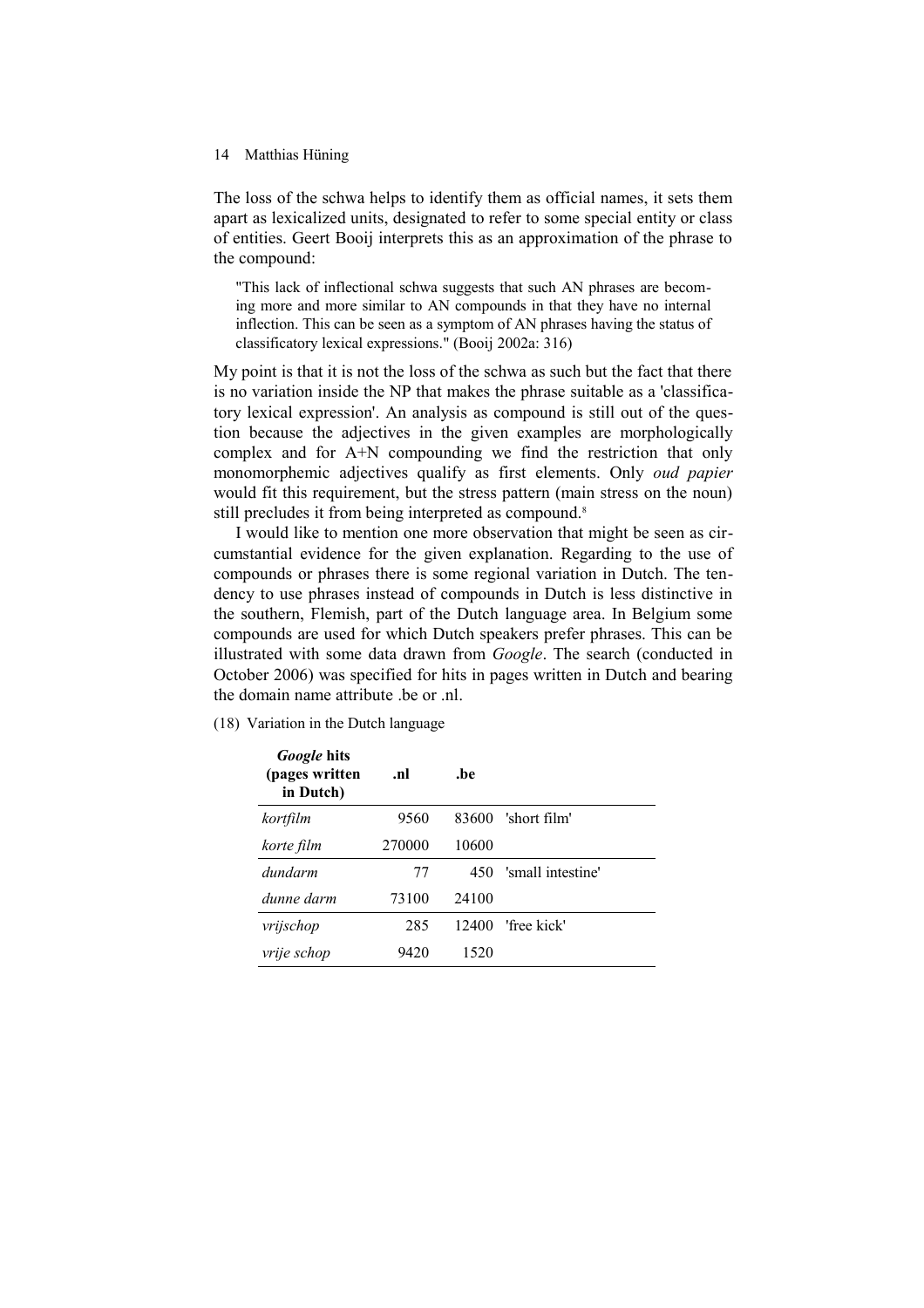| grootstad  | 923    |       | 61000 'large city/metropolis' |
|------------|--------|-------|-------------------------------|
| grote stad | 493000 | 54800 |                               |

While Flemish Dutch, like Netherlandic Dutch, in general shows a strong preference for phrases, in some cases the compound is stored as the conventional name (like *kortfilm* or *vrijschop*). In other examples only gradual differences can be observed, with Flemish Dutch (relatively) having a higher frequency of the compound. In line with my argumentation, this might be related to the fact that the Flemisch *tussentaal* (a name for the spoken variety of standard Dutch in Flanders), still has remains of gender and case based inflectional distinctions:

(19) Flemish Dutch: *ne kleinen bakker* – Netherlandic Dutch: *een kleine bakker* ('a small baker') Flemish Dutch: *een klein tafel* – Netherlandic Dutch: *een kleine tafel* ('a small table')

One might speculate about a possible impact of the inflectional remains in Flemish Dutch on the use of compounds.

A last problem that has to be addressed is the general question why functional doublets of compound and phrase exist at all. Such doublets seem to conflict with the 'one meaning one form' principle of linguistic efficiency.

For German the following question might arise: If inflection is really a problem for recognizing phrases as classificatory names, why does German have phrases like *grüne Welle* ('green wave', phased traffic lights), *rotes Tuch* ('red rag') or *wilde Ehe* ('wild marriage', concubinage)? As far as I can see, there is no general explanation. The examples have to be treated one by one. However, one reason for their being formed and for their not getting replaced by a compound might be their highly specialized, idiomatic meaning, which makes them eye-catching and precludes a literal interpretation. In addition, a phrase like *kalter Krieg* (Dutch *koude oorlog*, 'cold war') seems to be an internationalism, preserved by its relation with the equivalent phrase in other languages. Furthermore, phrases might also be preserved by their frequency (think of phrases like *große/kleine Zehe* ('big/little toe')).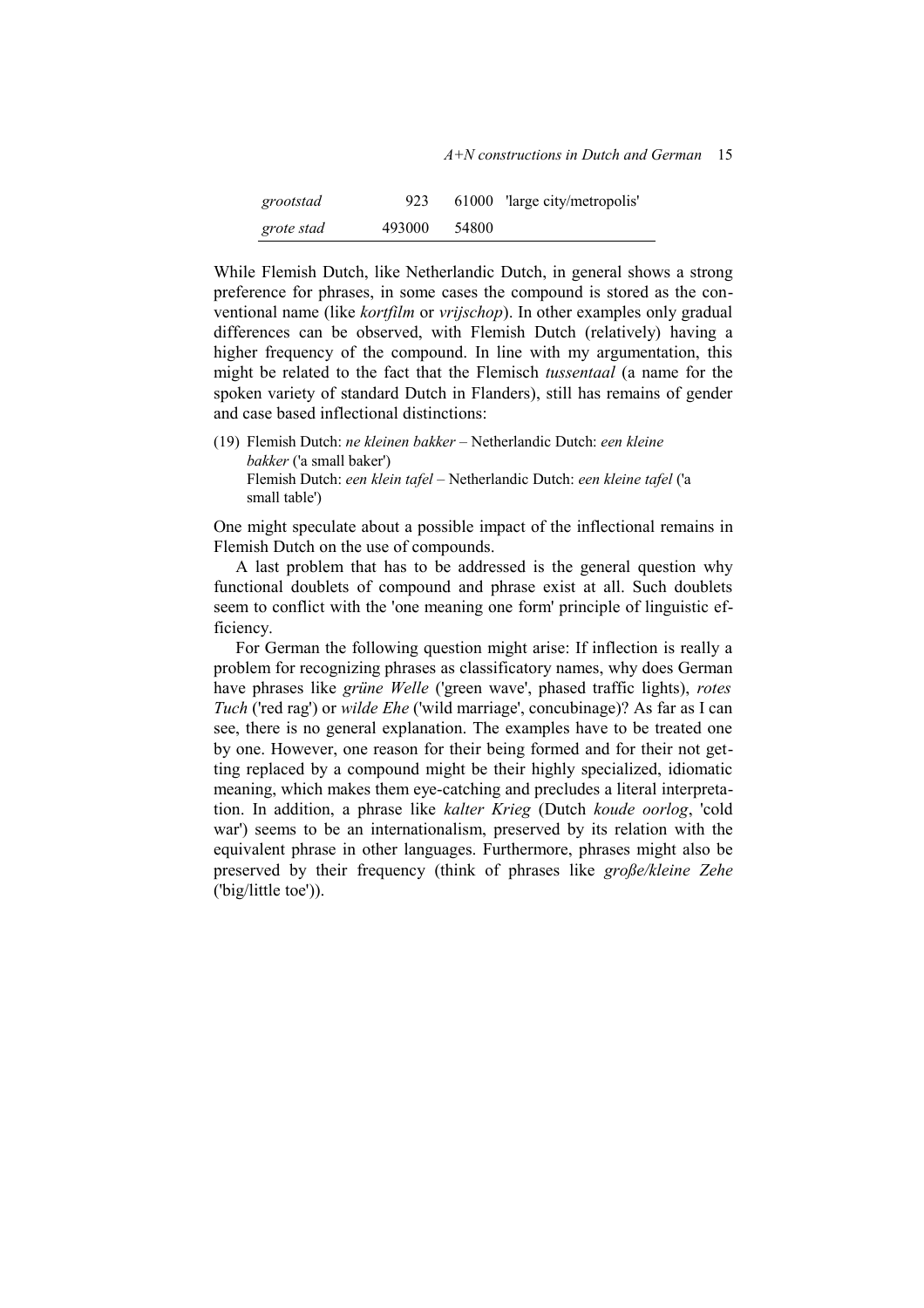# **4. Conclusion**

It has been stated that, regarding language structure, Dutch stands in between English and German (cf. Van Haeringen 1956 and Hüning et al. 2006). This is definitely true for inflectional morphology: while English has lost almost all its formal inflectional markers through history and German has preserved the inflectional system to a large extent, Dutch stands in-between with respect to the richness of inflectional morphology.

As shown, the in-between status seems to hold for A+N constructions as well: in German A+N compounding is productive, whereas in English it is unproductive. Dutch is in-between German and English with respect to the use of phrases or compounds: compounding is still a productive word formation process, but Dutch speakers show a clear preference for the NP in most cases for which German speakers use a compound.

A+N phrases can become classificatory expressions through frequent use for a certain, well-defined set of entities, or through intentional coining as a 'name' for such a category. This is to be interpreted as a semantic specialization, and it has some formal effects (like the loss of the possibility to modify the adjective). The phrase can become lexicalized and be associated as the conventionalized form to that certain concept. Form and meaning are tied together and can be seen as a linguistic sign in the sense of De Saussure.

This interpretation as a linguistic sign (or as a constructional idiom) is facilitated by a constant surface form of the A+N phrase. Thus, the form is not liable to context dependent variation inside the NP (i.e. different inflectional forms of the adjective). In this respect, A+N phrases in Dutch and English are much better suited to function as classificatory 'names' than the German ones. This might explain the different naming strategies: while speakers of German tend to form a compound in order to achieve a constant form for a certain concept, speakers of Dutch and English content themselves with the phrase, which already has a constant form.

The hypothesis, presented here for A+N patterns, might be extensible to a more general hypothesis concerning the relation between compounding and inflection: the more inflection, the more compounding is needed to create 'names'. As for N+N compounds, the most productive class of compounding in Germanic, it is striking that again Dutch seems to take a middle position. German exploits this word formation pattern much more extensively than English, and Dutch again stands in-between. Many concepts expressed by a compound in German have a phrasal equivalent in Dutch,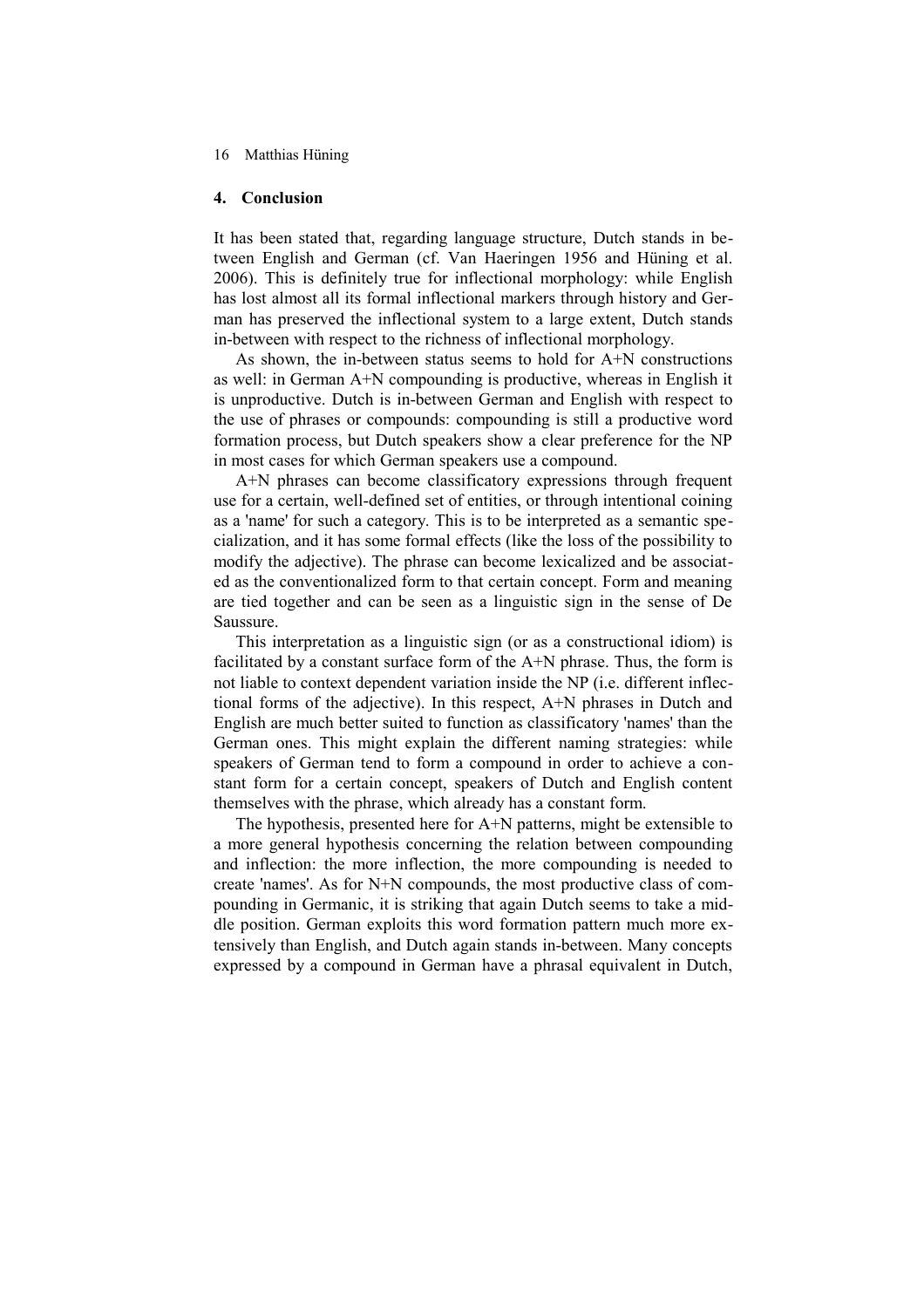like *Tagesablauf – verloop van de dag* 'routine of the day' or *Erfahrungsaustausch – uitwisseling van ervaringen* 'exchange of experiences'. Moreover, compounds with more than two elements are possible in Dutch, but speakers of Dutch are very cautious about actually coining them, while they are very common in German.

It has been stated more than once that the history of word formation is characterized by a trend towards univerbation in German (cf. for example Erben 2000 and Erben 2003). To me, the interdependency with inflection seems to be one key to a proper understanding of this trend, but of course much more research is needed to prove the validity of this hypothesis.

In the theoretical approach mentioned above, the differences between Dutch and German can be dealt with in a quite natural way. Since construction grammar does not see lexicon and grammar as two distinct modules of a language, the functional similarities between compounds and phrases are not problematic but to be expected, and the differences in use can be understood as gradual differences and shifts.

### **Notes**

- <span id="page-16-0"></span>1. The words and word groups we use in speech, are only partly produced by reproduction from memory. Almost equally important is a combinatory act, which is based on the existence of proportional groups. The combination in a way exists in solving a proportional equation. Following the pattern of a familiar proportion, we take a familiar word and create freely a second proportional element. We call this process analogical coining. [My translation – MH].
- <span id="page-16-1"></span>2. Cf. the first sentence of Kiparsky (1992: 56): "Analogical change, or simply analogy, is a historical process which projects a generalization from one set of expressions to another."
- <span id="page-16-2"></span>3. Paul's theory of analogy has been examined in some detail by Wurzel (1988).
- <span id="page-16-3"></span>4. "Eine Sprache ist im Grunde ein System von Analogien." (Coseriu 1980: 131).
- <span id="page-16-4"></span>5. See Hüning & Schlücker (2008) for a comparative overview of compounding in Dutch and German.
- <span id="page-16-5"></span>6. Cf. the discussion of these 'exceptions' in Plag (2003: 137–141).
- <span id="page-16-6"></span>7. The lexical status of the NP is sometimes reflected in orthography: *blindedarm* ('blind gut') or *wittebrood* ('white bread') are written in one word, with the inflectional schwa still present. Incidentally we find an old example in German too, like *der Hohepriester* ('high priest').
- <span id="page-16-7"></span>8. We do find, however, some limited variation in orthography: *Google* (in August 2007) returns 80300 hits for "het oud papier" and 1440 hits for "het oudpapier", indicating a compound interpretation.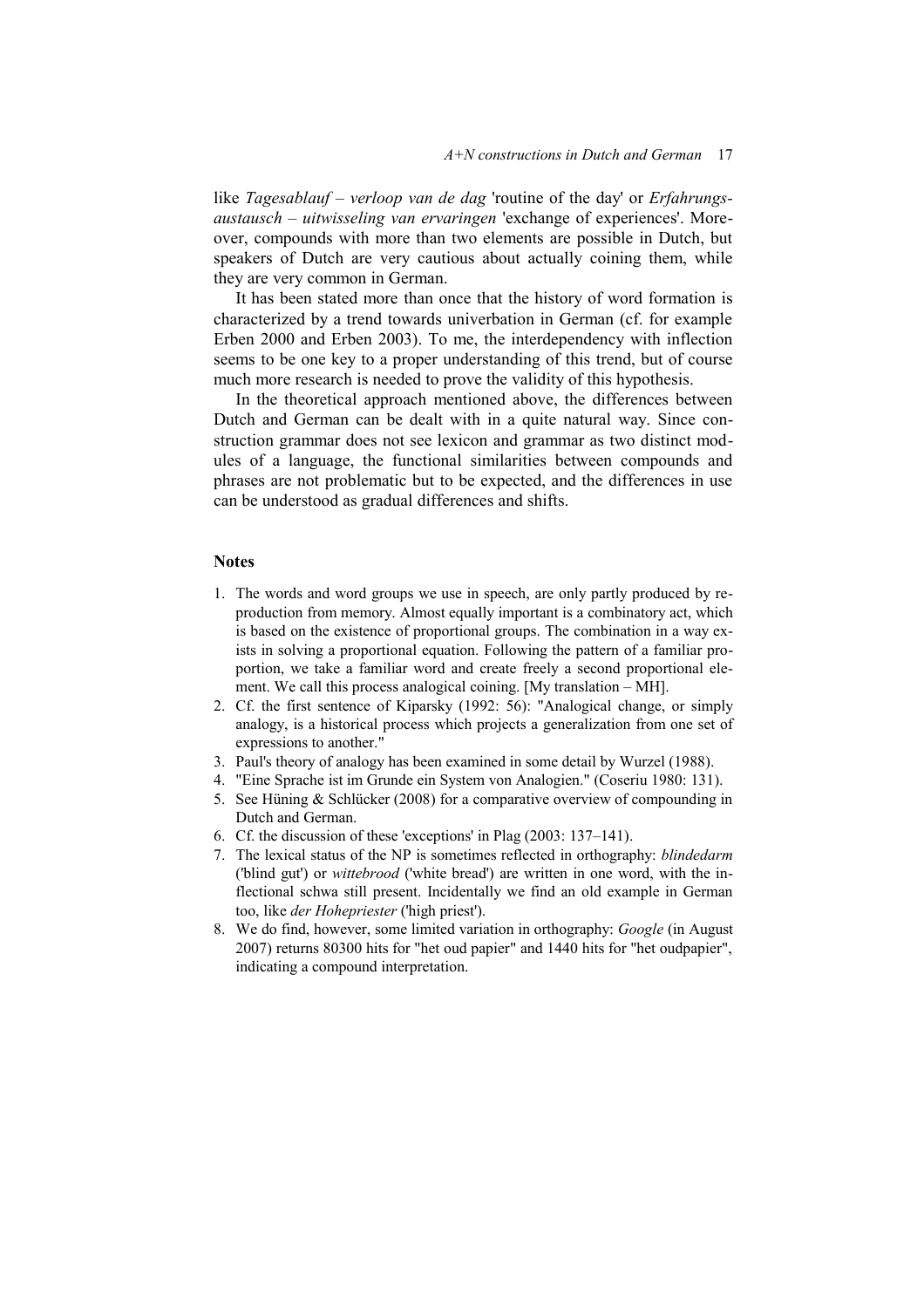# **References**

#### Anttila, Raimo

1989 *Historical and Comparative Linguistics.* Second edition. Amsterdam/ Philadelphia: John Benjamins Publishing Company (Current Issues in Linguistic Theory, 6).

# Bauer, Laurie

1983 *English Word-formation.* Cambridge: Cambridge University Press (Cambridge Textbooks in Linguistics).

## Bauer, Laurie

2003 *Introducing Linguistic Morphology.* Second Edition. Edinburgh: Edinburgh University Press.

# Becker, Thomas

1990 *Analogie und morphologische Theorie.* München: Wilhelm Fink Verlag (Studien zur theoretischen Linguistik, 11).

# Booij, Geert

2002a Constructional Idioms, Morphology, and the Dutch Lexicon. *Journal of Germanic Linguistics* 14 (3), 301–329.

# Booij, Geert

2002b *The Morphology of Dutch.* Oxford: Oxford University Press.

# Bybee, Joan L.

1988 Morphology as Lexical Organization. In: M. Hammond & M. Noonan (eds.), *Theoretical morphology. Approaches in modern linguistics.* San Diego: Academic Press, 119–141.

#### Coseriu, Eugenio

1980 Vom Primat der Geschichte. *Sprachwissenschaft* 5 , 125–145.

#### De Caluwe, Johan

1990 Complementariteit tussen morfologische en in oorsprong syntactische benoemingsprocédés. In: Johan De Caluwe (ed.), *Betekenis en produktiviteit.* Gent: Seminarie voor Duitse Taalkunde, Universiteit Gent, 9–23 (Studia Germanica Gandensia, 19).

# Erben, Johannes

2000 *Einführung in die deutsche Wortbildungslehre.* 4., aktualisierte und ergänzte Auflage. Berlin: Erich Schmidt Verlag (Grundlagen der Germanistik, 17).

#### Erben, Johannes

2003 Hauptaspekte der Entwicklung der Wortbildung in der Geschichte der deutschen Sprache. In: Werner Besch, et al. (ed.), *Sprachgeschichte. Ein Handbuch zur Geschichte der deutschen Sprache und ihrer Erforschung.* 3. Teilband. 2., vollständig neu bearbeitete und erweiterte Auflage. Berlin, New York: Walter de Gruyter, 2525– 2539 (Handbücher zur Sprach- und Kommunikationswissenschaft, 2.3).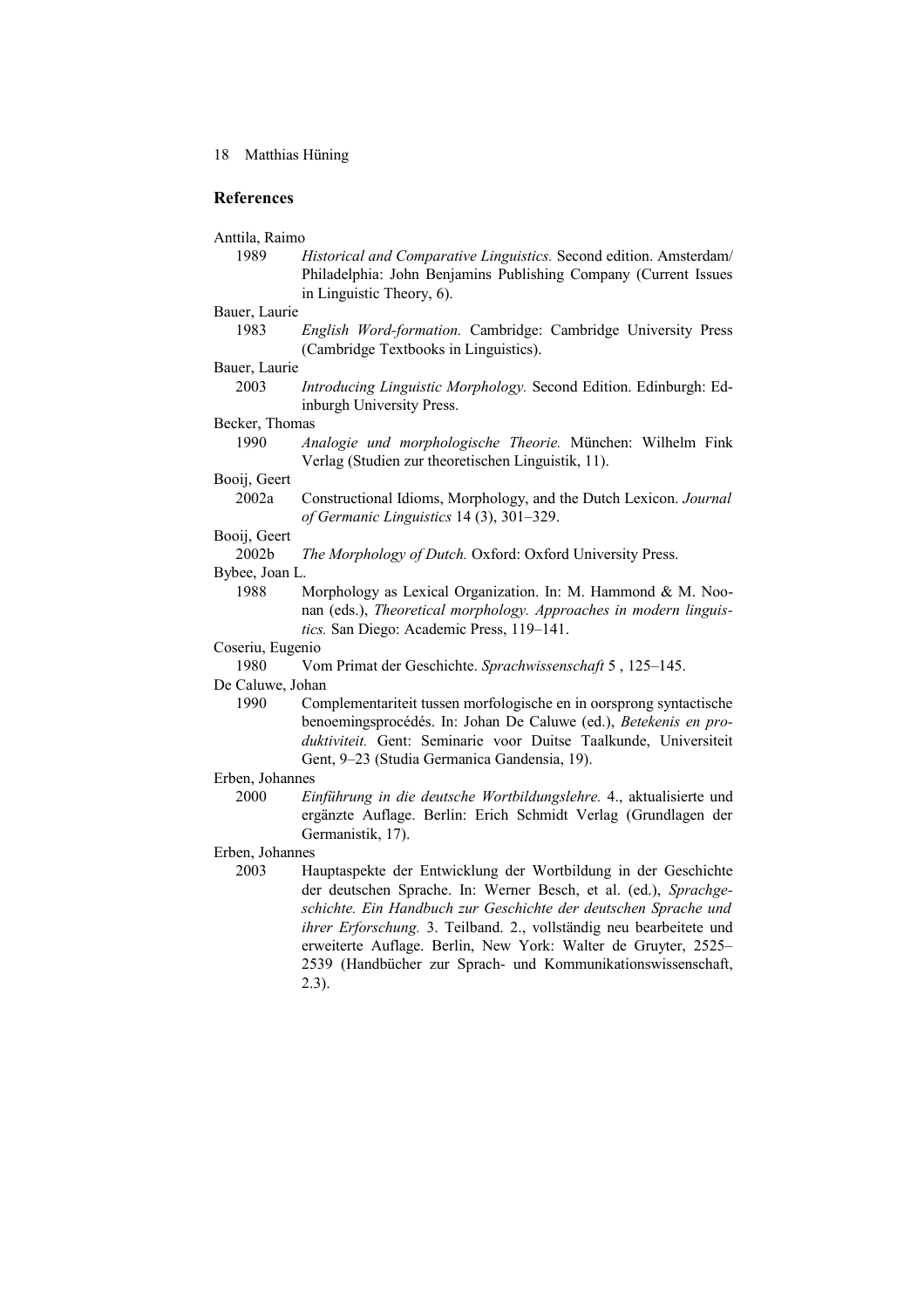Fischer, Kerstin & Anatol Stefanowitsch

- 2007 Konstruktionsgrammatik: Ein Überblick. In: Kerstin Fischer & Anatol Stefanowitsch (eds.), *Konstruktionsgrammatik. Von der Anwendung zur Theorie.* Überarbeiteter Nachdruck der 1. Auflage 2006. Tübingen: Stauffenburg Verlag, 3–17 (Stauffenburg Linguistik, 40).
- Goldberg, Adele E.
	- 2003 Constructions: a new theoretical approach to language. *Trends in Cognitive Sciences* 7 (5), 219–224.
- Haeringen, C. B. van
- 1956 *Nederlands tussen Duits en Engels.* 2de druk [z.j.]. Den Haag: Servire.
- Haspelmath, Martin
	- 2002 *Understanding Morphology.* London: Arnold (Understanding Language Series).
- Hüning, Matthias
	- 2004 Over woorden en woordgroepen. A+N-verbindingen in het Nederlands en in het Duits. In: Stefan Kiedron & Agata Kowalska-Szubert (eds.), *Thesaurus polyglottus et flores quadrilingues. Festschrift für Stanislaw Predota zum 60. Geburtstag.* Wroclaw: Oficyna Wydawnicza ATUT - Wroclawskie Wyawnictwo Oswiatowe, 159– 171.
- Hüning, Matthias & Barbara Schlücker
	- 2008 Konvergenz und Divergenz in der Wortbildung. Komposition im Niederländischen und im Deutschen. Manuscript, 42 pages, to appear in: Nübling, D.; S. Kürschner & A. Daumel, *Kontrastive germanistische Linguistik*.
- Hüning, Matthias; Ulrike Vogl; Ton van der Wouden & Arie Verhagen (eds.)
	- 2006 *Nederlands tussen Duits en Engels.* Handelingen van de workshop op 30 september en 1 oktober 2005 aan de Freie Universität Berlin. Leiden: SNL (SNL-reeks, 15).

# Itkonen, Esa

- 2005 *Analogy as Structure and Process. Approaches in linguistics, cognitive psychology and philosophy of science.* Amsterdam/Philadelphia: John Benjamins Publishing Company (Human cognitive processing, 14).
- Kiparsky, Paul
	- 1992 Analogy. In: William Bright (ed.), *International encyclopedia of linguistics.* 4 volumes. New York, Oxford: Oxford University Press, 56–61.
- Lessen, Jacoba Hermina van
	- 1928 *Samengestelde naamwoorden in het Nederlandsch.* Groningen, Den Haag: J. B. Wolters' U. M.